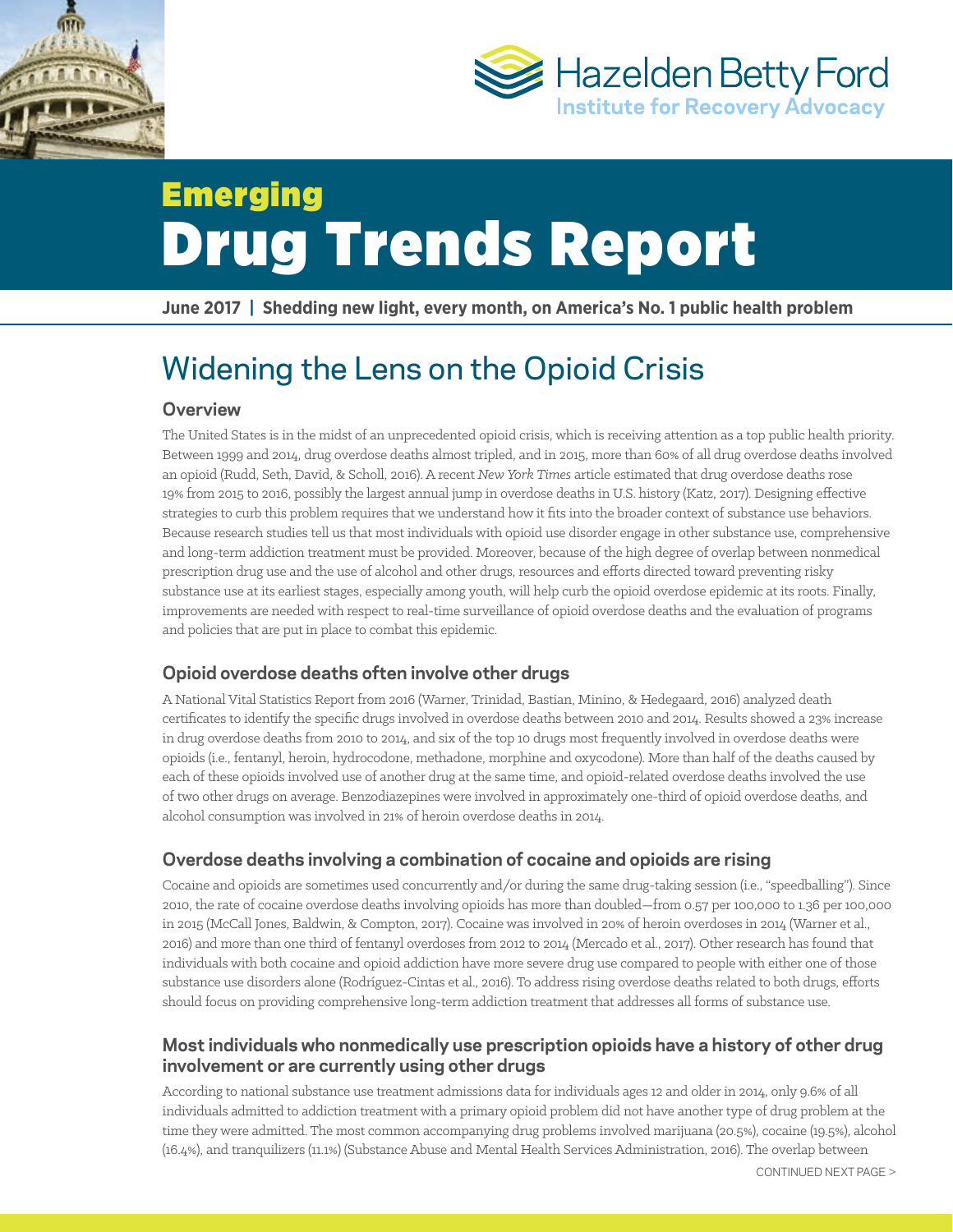

#### CONTINUED FROM PAGE 1 >

opioid problems and other drug problems is also evident in a study by Yarborough et al. (2016), who conducted personal interviews with opioid overdose survivors and their family members. They found that half of individuals who had accidentally overdosed had either current or past problems with alcohol or other drugs, and the majority (75%) of the accidental overdoses they experienced involved polysubstance use.

Cicero et al. (2017) studied the prior drug use of 4,493 individuals admitted to addiction treatment who were first exposed to opioids through a physician's prescription and then developed a subsequent opioid use disorder. Figure 1 shows that 94.6% of this sample had "significant experience" with other drugs prior to or coincident with their first opioid exposure from a physician. Nearly all of these individuals drank alcohol (92.9%), and used nicotine (89.5%) or marijuana (87.4%) before or coincident with their initial opioid prescription.

"The goal of our research was to identify patterns of behavior and drug use habits that may help physicians identify patients at risk for misuse," said Theodore J. Cicero, PhD, professor of psychiatry at the Washington University School of Medicine in St. Louis. "It is important to stress that physicians should not throw up their hands, so to speak, and stop prescribing opioids for pain, a possible outcome given our efforts to limit diversion of opioid analgesics. Physicians need guidance for appropriate prescribing patterns for these therapeutically useful medications with an appropriate recognition that misuse is always a possibility, and patients should be monitored closely, not deprived."

**Figure 1.** Experiences with other drug use among individuals in treatment initially exposed to an opioid through a physician's prescription (N=4,493) (Cicero, Ellis, & Kasper, 2017)



The notion that nonmedical prescription opioid use is linked to other forms of substance use is also supported by national data at the population level. A recent study by Ihongbe and Masho (2016) found that among a national sample of young adults who had used heroin during the past month, 97% used cigarettes, 89% drank alcohol, and 82% used marijuana during the past year.

It is well known that individuals with pre-existing substance use disorders are more likely to misuse opioids (Alford & Livingston, 2013; Pergolizzi Jr et al., 2012; Turk, Swanson, & Gatchel, 2008). However, these individuals also appear to be prescribed opioids at higher doses than their peers without a substance use disorder (Edlund et al., 2010), and a similar phenomenon has been observed with the prescribing of another risky class of prescription medications, benzodiazepines (Kroll, Nieva, Barsky, & Linder, 2016). In a different study examining adolescents who received prescription opioids for an injury they experienced, Whiteside et al. (2016) compared adolescents who reported marijuana use before their injury with those who did not use marijuana. The study found that marijuana use was associated with a higher risk for subsequent sustained opioid use after the injury. The implication of this research is that physicians who prescribe opioids for their patients for therapeutic purposes should comprehensively screen for patients' drug use histories and carefully monitor for signs of addiction in all patients.

Taken together, the research evidence supports a high degree of overlap between nonmedical prescription opioid drug use and the use of alcohol and other drugs. Therefore, from a prevention perspective, identifying adolescents and young adults who engage in any form of substance use and routing them toward intervention programs will help put the brakes on the opioid crisis.

#### **Real-time surveillance systems are critically needed**

Combatting any public health crisis requires real-time surveillance. Unfortunately, there is typically a two- to three-year lag between when a death occurs and when it is published by national data systems. For instance, the most recent tracking data available for opioid use and overdose is typically two to three years old (Mercado et al., 2017; Rudd et al., 2016; Substance Abuse and Mental Health Services Administration, 2016; Warner et al., 2016). Surveillance of morbidity and mortality empowers decision makers to understand the effectiveness of policies put in place to combat the opioid crisis, as well as shift or expand resources to manage the problem. Unfortunately, surveillance cannot be used as intended if it is outdated.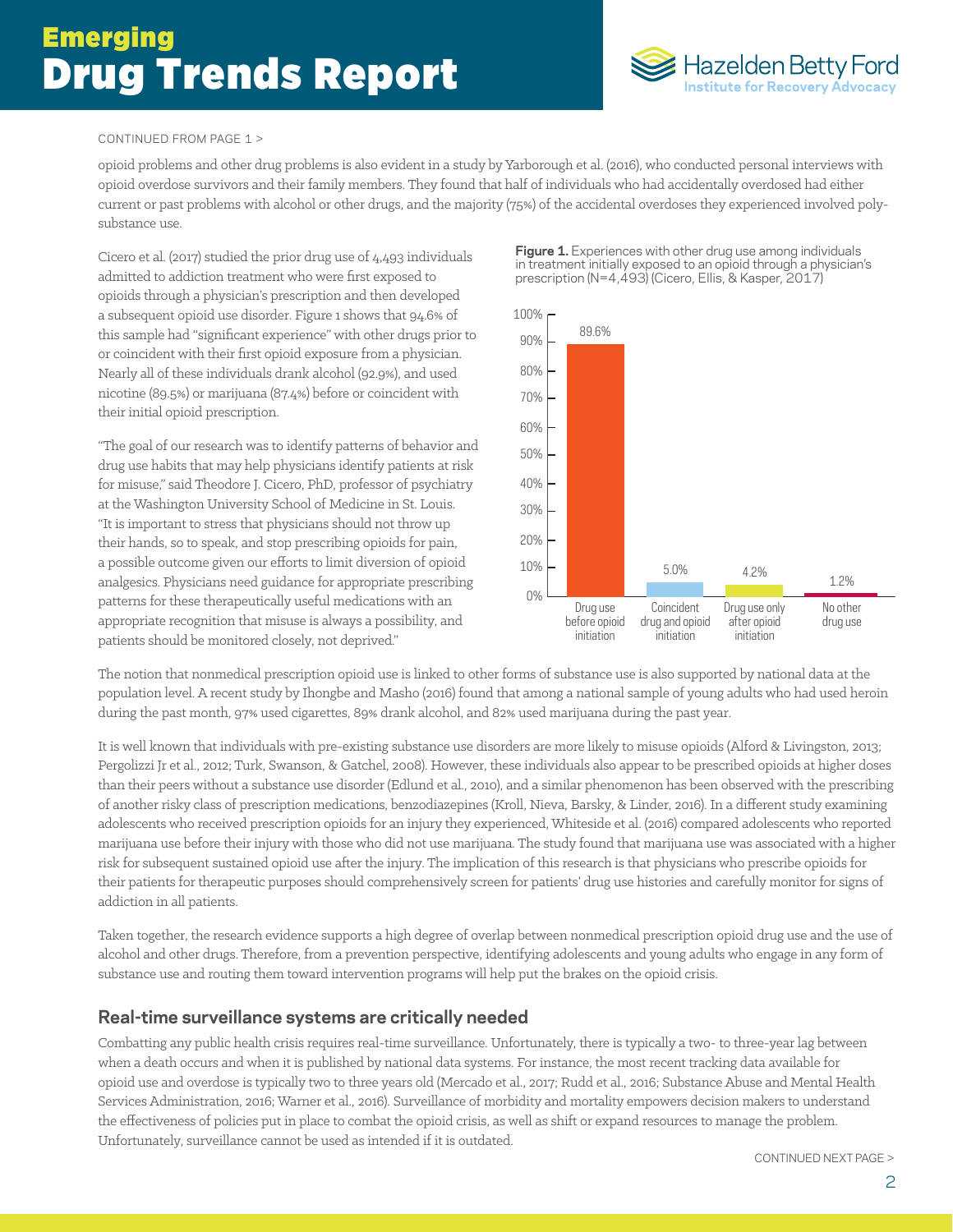

#### CONTINUED FROM PAGE 2 >

# Hazelden Betty Ford Foundation Perspectives

#### **Dr. Joseph Lee, Medical Director, Hazelden Betty Ford Foundation Youth Continuum:**

- "This research reinforces my strong belief that our nation's approach to addiction must be more focused on people and less on specific drugs. People who are prone to misusing substances generally have a wider vulnerability to all substances. But our tendency is to concentrate on one drug today, another drug tomorrow. All the while, the problem of risk has always been within us and not outside us."
- "Everyone who is prescribed an opioid does not have the same risk for developing problematic use. We seem to have realized that point about alcohol and even substances like gluten, but we've been slow to accept the same reality for more taboo substances. As a result, we see the pendulum swing back and forth on what society thinks about various substances while missing out on the bigger opportunity, which is to identify and mitigate individuals' risk, and tailor prevention and treatment interventions accordingly. For example, we overprescribed opioids, and now we vilify opioids and look at anyone who takes opioids with great suspicion, when in reality the underlying problem is that some people are at high risk for misusing substances."
- "People who are prone to misusing substances have a wider vulnerability, meaning their brains do not seek out one unique substance. They're vulnerable to many substances of misuse. So, when we think about the opioid crisis, let's avoid focusing too much on specific drugs and make sure we prepare ourselves for the future by zeroing in on the real problem—the heightened vulnerability that some people have to substance misuse and addiction."
- "To address addiction long term, we must look at addiction from a health perspective. Risks vary person to person, just like the risks for other health conditions. When we restrict our lens to the already well-established fact that opioids and other substances can be harmful, addictive and deadly, we neglect the larger conversation—the more important and eventually less stigmatizing conversation—about people and their unique risks for developing problems with substances."

#### **Kiersten Hewitt, Executive Director, FCD Prevention Works, part of the Hazelden Betty Ford Foundation:**

- "One pressing implication of this research is the urgent need to educate youth, families and the public about the risks of adolescent substance use—including alcohol and marijuana use—and its relationship to health problems like addiction, other drug use and death."
- "Young people must be provided age-appropriate, evidence-based education and skill-building opportunities while they are still healthy and free from all substances. To protect against later opioid misuse and addiction, prevention must target entire populations and must start from the earliest years of a child's education, both in the home and in school, continuing into young adulthood."

#### **Dr. Marvin D. Seppala, Chief Medical Officer, Hazelden Betty Ford Foundation:**

- "An important takeaway from this body of research is that we must treat the disease of addiction, not just dependence on a specific drug. With poly-drug use and addiction, which is more the norm than the exception, we cannot rely solely on medications or any other one therapy, but must approach treatment comprehensively."
- "Respiratory depressants like opioids, benzodiazepines and alcohol slow the breathing rate, which is the mechanism by which those substances can cause death. Combining them increases the risk for overdose death."
- "There are also increasing reports of fentanyl—the primary ingredient of many pills sold illicitly as prescription opioids—being mixed with cocaine, sometimes without the user knowing, which poses a significant risk for accidental overdose."
- "Prior alcohol and other drug use, especially at a young age, significantly increases the risk for developing problems with opioid use. Prescribers need to be able to identify or determine such risk factors before prescribing opioids for pain so that, when appropriate, they can provide increased attention, structure and monitoring for misuse."